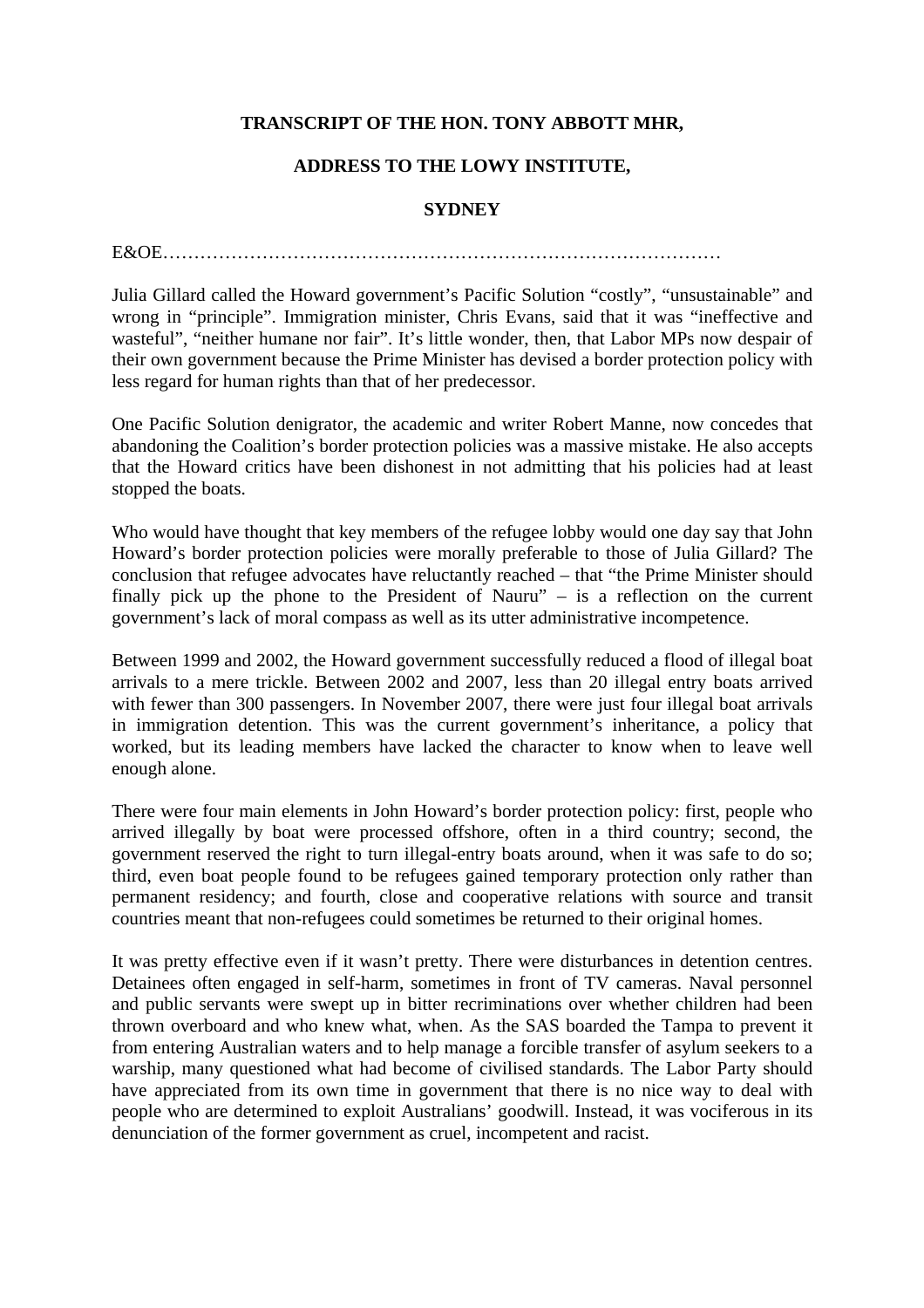As long as government policy announces to people smugglers and to their customers that "if you can get here, you can stay here", boats will still come, people might still drown, and detention centres can still burn. Those who could pay more than a poor villager's lifetime savings to get on a leaky boat to Australia are not bad people. The Coalition has not asserted that they are. Like generations of newcomers to Australia, they want a better life. The difference between them and other migrants is that they are coming without our permission, not with it.

People have to understand – if necessary, they must be made to understand – that the only way to gain permanent residency in Australia is to arrive legitimately in accordance with the rules. There can be no alternative if the boats are to stop. Why should they when the prize for turning up on Christmas Island is a new life in Australia and material comfort scarcely imaginable for average citizens in most of the countries of the world.

The Howard government understood this. That's why it progressively strengthened the border protection measures, such as mandatory detention for illegal boat arrivals, which its predecessor had put in place. The Rudd/Gillard government failed to understand this – or, if it did, let moral vanity overcome judgment. That's why it announced that the border protection measures its predecessor had so painfully put in place were being dismantled. This undoubtedly burnished the government's credentials with the "moral middle class" but it immediately put the people smugglers back in business because they once more had a product to sell.

Since that announcement in August 2008, there have been more than 220 boats carrying more than 11,000 people demanding a new life in Australia. There are currently about 6000 illegal boat arrivals in immigration detention including about 1000 children. Asylum seekers have deliberately destroyed one boat to ensure that they were taken to Australia. They have effectively commandeered an Australian government vessel to prevent their return to Indonesia. They have rioted several times, burning down parts of the detention centre at Villawood, and also at Christmas Island which police had to retake by force.

The government has taken a long time to learn some bitter lessons: that it's impossible to have secure borders without taking strong action against those who violate them; and that governments that are a soft touch won't be taken seriously. These are lessons that an adult government would never have needed to be taught and that no previous Australian government has ever had to absorb. It is a policy failure akin to that of pre-World War Two Australian governments' over-reliance on others for the country's defence, this time unmitigated by the fact that folly was bipartisan.

People have had to pay a very high price for the government's failures. Taxpayers have faced about \$3 billion in border protection cost blowouts. Much worse, large numbers of people have died attempting unauthorised trips to Australia. There's the 50 who are thought to have perished when their boat hit Christmas Island last December. There's a boat that's almost certain to have left Indonesia late last year never to be heard of again and another that's highly likely to have left Sri Lanka in 2009 to have met a similar fate. The government can't be held responsible for the deaths of people in unseaworthy boats but it is responsible for putting temptation in their way. This is an extreme example of the dire consequences that can flow when governments shirk their responsibility, if all the options are bad, to choose the lesser evil.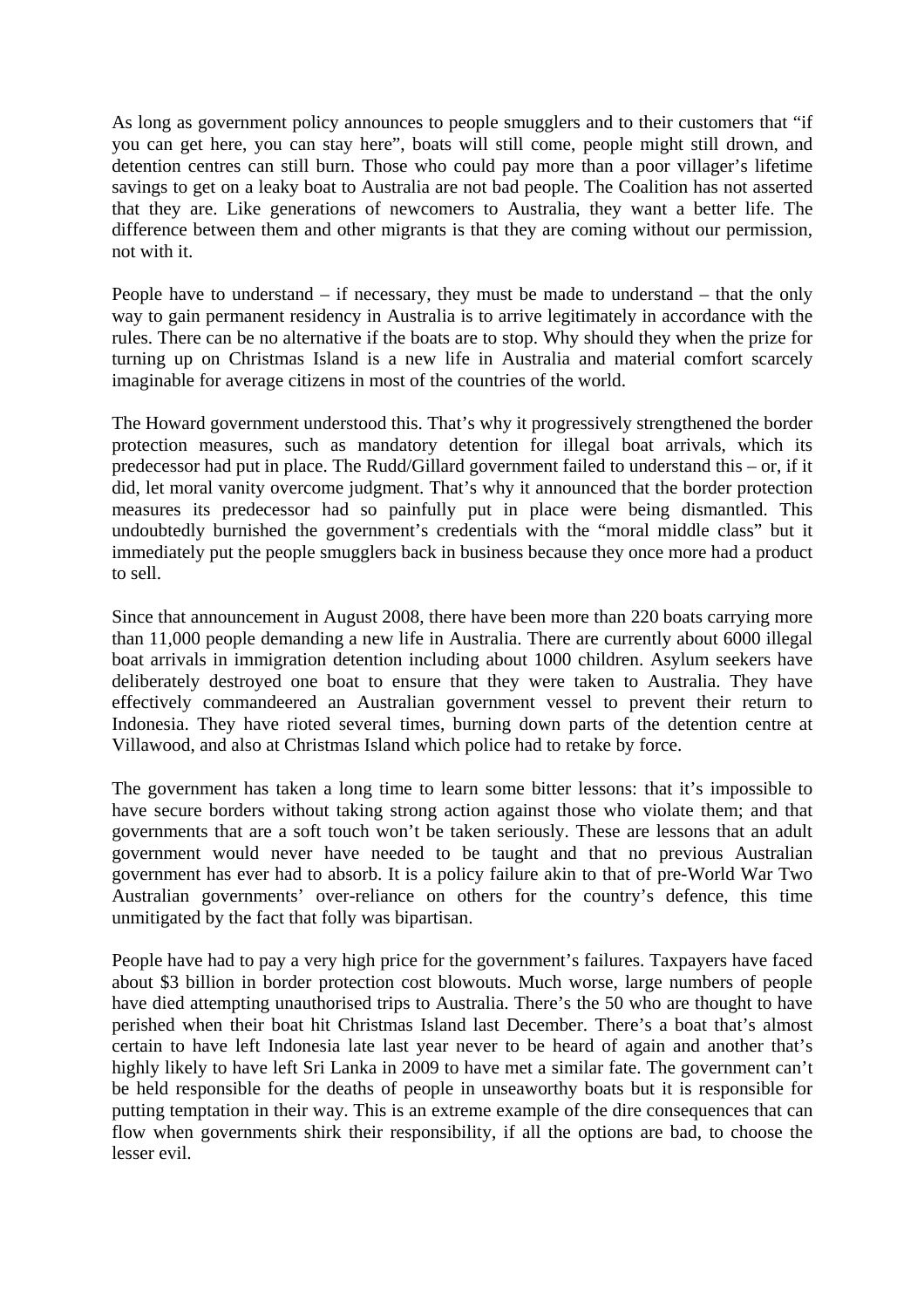Even now, the Gillard government still can't bring itself to acknowledge, even if only to itself, that its predecessor basically had it right. As prime minister, Kevin Rudd tried to stop the boats without reviving any key element of the Howard government's policy. As soon as she became prime minister, Julia Gillard adopted her own version of the Pacific Solution while desperately pretending that it was utterly different.

First, she said that the government would stop the boats by sending their passengers to East Timor even though the East Timorese had hardly heard of her plan let alone agreed to it. Then, she said that boat people would be sent to Manus even though no deal had actually been concluded with the PNG government (and she herself had declared in 2007 that there would be "no offshore processing in Manus Island"). Finally, also before any agreement had actually been concluded, she said that Australia's next 800 boat arrivals would be sent to Malaysia in return for Australia accepting 4000 of theirs.

The one country in our region with which the current government seems to have had no discussion at all about processing illegal boat arrivals is the one which was the key to the previous government's success. "Anywhere but Nauru" is the Prime Minister's thinking for no better reason, it seems, than Nauru was John Howard's idea first and the Coalition has been calling on her to "pick up the phone to the President of Nauru" since she first announced the always-implausible regional processing centre in East Timor.

This Prime Minister invariably claims credit for deals before they are actually done and finds it hard to be honest about what they really mean. Her insistence that Malaysia would have no say over who Australia sent there and would treat people in accordance with Australian standards rather than its own was not just implausible but insulting to our neighbour. No less than Australians, Malaysians take the view that "we will decide who comes to our country and the circumstances under which they come". Not only would we be paying all the costs of Australian illegal arrivals in Malaysia and all the costs of Malaysian illegal arrivals in Australia, we would be sending people to camps run in accordance with Malaysian standards of human rights, not Australian ones.

The Prime Minister's original justification for shunning Nauru as a site for third country processing was its failure to ratify the UN convention on refugees but Malaysia is not a signatory to the convention either. The Prime Minister is yet to explain how it can be wrong to send illegal boat arrivals to Nauru but not to send them to Malaysia especially when Australia would run a centre in Nauru in accordance with our own standards.

We could hardly expect Malaysia to maintain two regimes for illegal arrivals: a superior one for those coming via Australia and an inferior one for everyone else. The Malaysians could hardly admit that the way they currently treat people is deficient yet that is precisely what would be implied if the Gillard government's assurances of special treatment were meant to be taken seriously. In fact, claimed safeguards are no more than a sop to an increasingly restive caucus.

Under Malaysian law, immigration violations such as breaching conditions of entry are punishable by caning with a rattan. According to Amnesty International's 2010 Report, tens of thousands of illegal migrants, including asylum-seekers, have been caned. Unlike Nauru, Malaysia is not a signatory to the UN Convention against Torture or the International Covenant on Civic and Political Rights.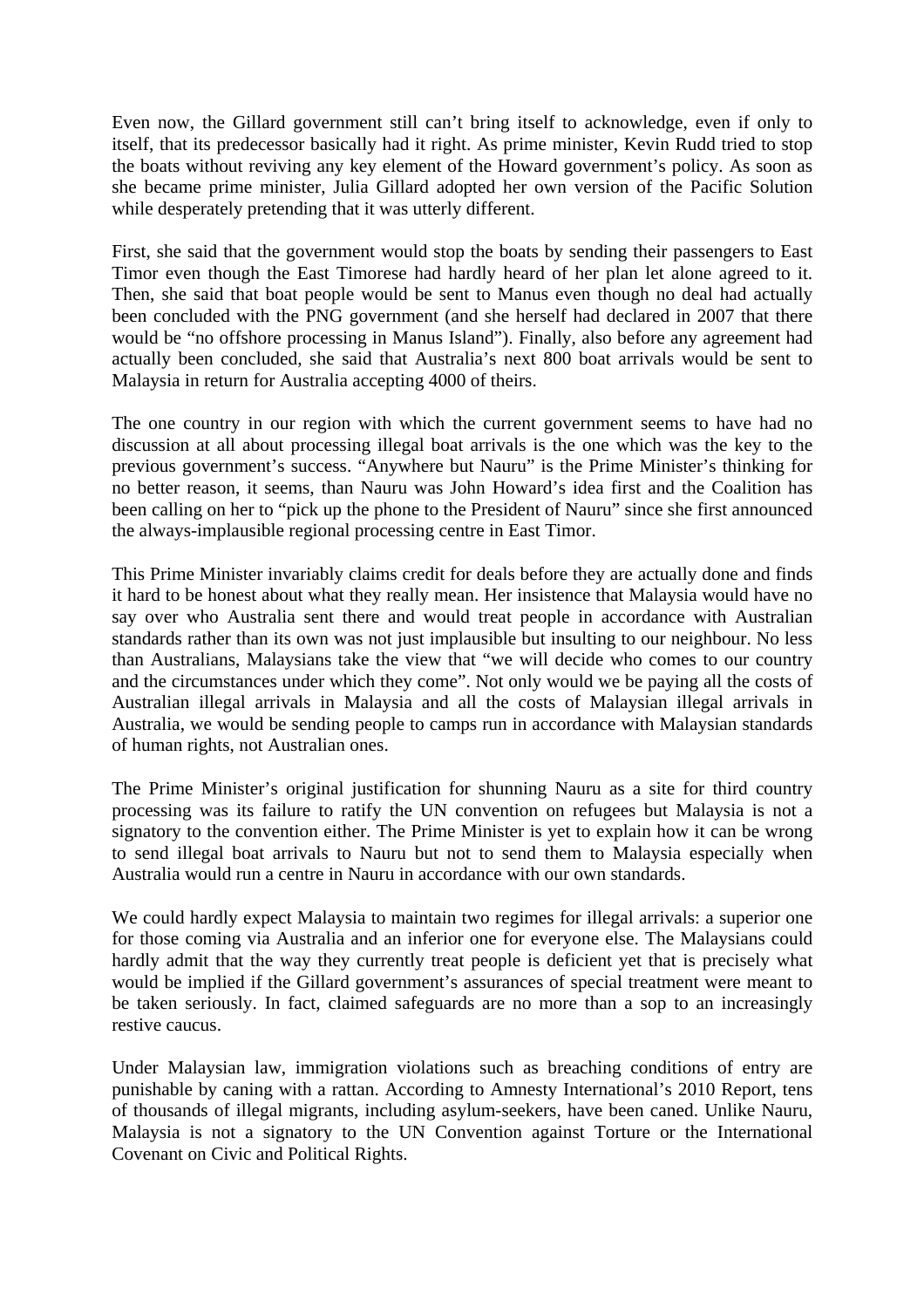There is no possibility that any boat people sent to Nauru would ever be caned but no such assurance could ever be given for boat people sent to Malaysia because caning is part of the normal regime to which unlawful arrivals there are subjected. If the government is serious about not allowing boat people to be caned, it simply can't send them to Malaysia. This realisation is now dawning on the caucus: that the treatment the Gillard government is about to inflict on illegal arrivals is far less humane than that of its predecessor.

If it ever happens, the Malaysian one-for-five people swap will cost taxpayers \$300 million: that's \$90,000 for each illegal arrival we send to Malaysia and \$54,000 for each one we accept. The arrangement would only cover the first 800 arrivals into Australia and there have already been six boats carrying nearly 300 people in the four weeks since its announcement. In response to United Nations' concerns about sending unaccompanied minors to Malaysia, the government is already conceding that not all new arrivals would be sent there, seriously undermining its claims that the people smugglers would at last have no product to sell. Finally, because established people smuggling routes already pass through Malaysia, there is every chance that illegal arrivals sent there (unlike those that might go to Nauru) would boomerang back to Australia.

A further problem with the Malaysia deal is Australia's obligation, under the UN Convention Against Torture, not to send people to a country where their rights could be abused. There is every chance that illegal arrivals caught in Labor's people swap could launch court challenges against being sent to Malaysia under the government's new complementary protection laws.

The former Human Rights Commissioner Sev Ozdowski has condemned sending asylum seekers to a country that is not a signatory to the UN conventions on refugees or against torture. Along with refugee advocate Marion Le and human rights lawyer Julian Burnside, his conclusion is that offshore processing in Nauru was preferable. "With Nauru" he said, "we could put the conditions, we were responsible for their accommodation, their food; we were responsible for access to medical services and also our immigration officials were looking to find a place for them, if not Australia another country".

As well as human rights activists, the Greens and 14 Labor members of the West Australian parliament have now condemned the people swap. In the parliament next week, the Coalition will support a Greens' resolution calling on the government to abandon it. A successful resolution would not bring down the government or necessarily change the government's policy even if it were supported by some Labor MPs. It would, though, be the most powerful possible plea to the Prime Minister not to let her pride make a bad situation worse.

Stopping illegal arrivals would be an important part of restoring confidence in Australia's immigration programme. As the ANU's Katherine Betts has noted, except between 1998 and 2004 in the Howard years, polls have consistently shown that far more people think that Australia is taking too many migrants, than taking too few. From 1972 until 1996, upwards of 50 per cent thought that immigration numbers were too high. Similarly, a Morgan Poll last year found 39 per cent agreement to the proposition that immigration "should be reduced". Only 12 per cent wanted it increased.

The only extended period when Australians have been more-happy-than-not about immigration numbers was the time of the Howard government. For most of the Howard era, Betts has noted, the percentage thinking that immigration numbers were about right rose from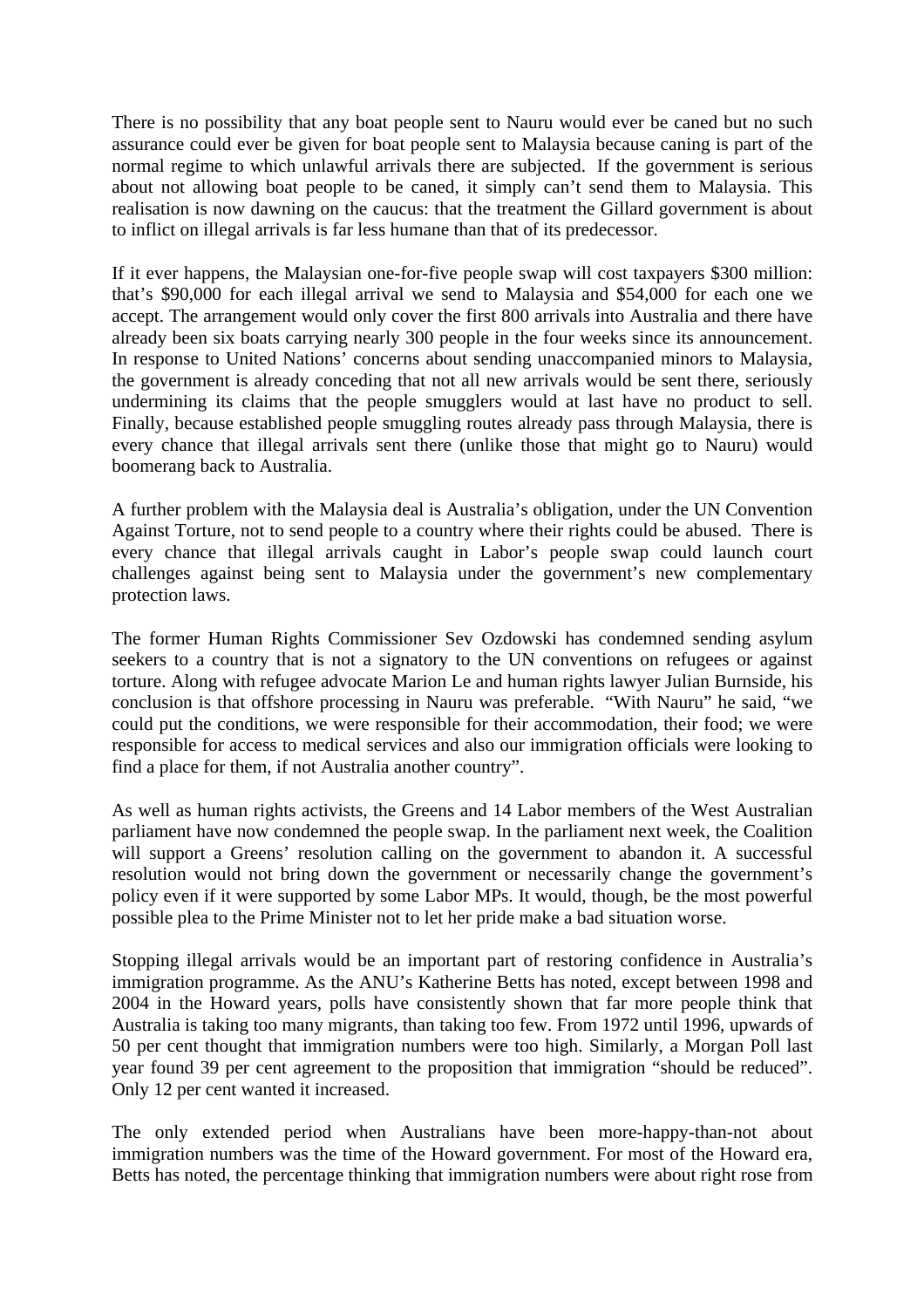about one third to about two thirds. The former government boosted the skills component of the overall immigration programme from about 30 per cent to more than 60 per cent, extended the waiting period before new migrants could claim welfare, put more emphasis on Australians' unity than their diversity and, above all, largely stopped unauthorised arrivals by boat. Betts speculates that opposition to immigration declined during the Howard era because many people believed "that the major problems with immigration (had) been fixed". More people thought that the immigration programme was being run firmly in Australia's national interest.

In the aftermath of the Tampa incident, temporary visas, offshore processing, heightened cooperation with Indonesia and turning boats around denied the people smugglers a product to sell and all but stopped further arrivals. After the Tampa's passengers were detained and processed in Nauru, people smugglers and their customers got the message and boat arrivals virtually ceased. There's every reason to think that what happened before can happen again and that what was stopped before can be stopped again by making use of Nauru. In Nauru, Australia could continue to discharge our obligations to illegal arrivals without giving them any assurance that they would end up in Australia.

It's my intention to travel to Nauru this week, along with the shadow minister Scott Morrison, to establish beyond any shadow of doubt that Nauru remains ready, willing and able to take illegal arrivals from Australia. It's my intention to inspect the Australian taxpayer-funded processing centre there to assure myself that it can swiftly be made suitable to house arrivals from Australia. I'll also seek assurances from the President and the Foreign Minister of Nauru about the treatment that arrivals from Australia would receive. The Prime Minister should by now have made a similar trip to Malaysia if she really thinks that illegal arrivals from Australia ought to be sent there and can be looked after in accordance with Australian standards.

In addition to reopening the Nauru processing centre, a Coalition government would:

- Tighten the current appeals system for illegal boat arrivals processed offshore by using the UNHCR model of review by a single case officer and end taxpayer funding for further appeals.

- End Labor's no-document entry process for illegal boat arrivals. Less than one in five has documentation on arrival at Christmas Island even though this is needed to enter Malaysia or Indonesia. Using existing powers, the Coalition would ensure that destroying or discarding documentation gave rise to a presumption against refugee status.

- End the Gillard government's pressure on ASIO to set an inflexible time limit of three months to conclude security assessments on illegal boat arrivals. Completing security checks often requires liaison with foreign partners who aren't influenced by Australian deadlines. Under the Coalition, ASIO would have as much time as it needed to establish whether those seeking protection visas represent a threat to our national security.

- Provide tougher penalties against people smuggling, including mandatory prison sentences. Under the Coalition, every convicted people smuggler would spend at least a year in prison and the worst offenders and repeat offenders would face a minimum of ten years behind bars. Currently there are no minimum penalties for people smugglers convicted of nonaggravated crimes and the minimum for aggravated people smuggling is eight years.